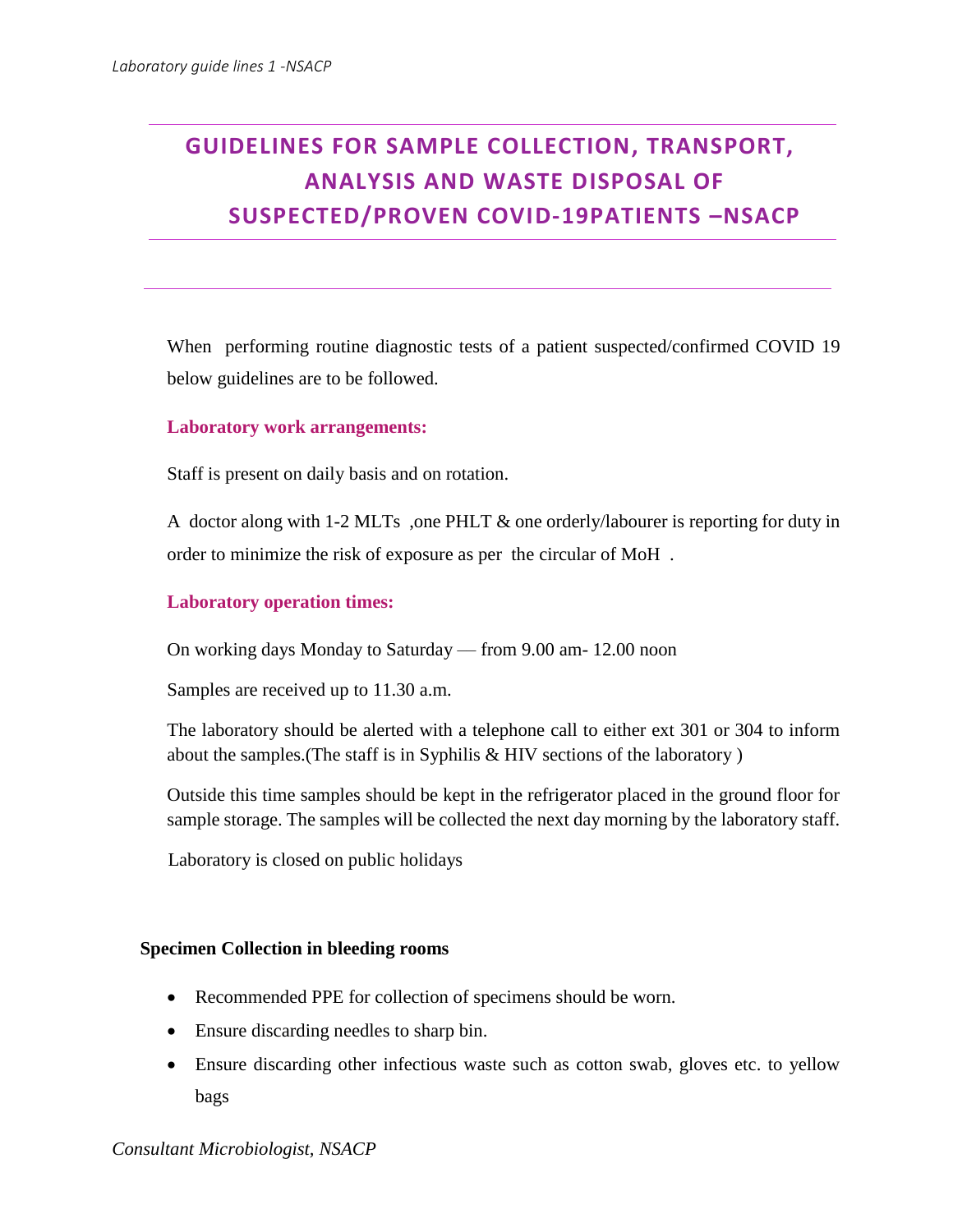- Use disposable plastic containers for collection of specimens
- Alert laboratory prior to sending samples of COVID-19 suspected/ confirmed patients
- Label the specimen container appropriately with required details and send in triple package.
- The request form should be duly filled and should not be contaminated with samle material.

# **Transport of specimens**

- Decontaminate the outer surface of the primary container with 70% alcohol
- Place the sample in a sealable sample container (zip lock bag /secondary container) before handing over to transporting personnel
- Always keep the sample in upright position
- Transport to laboratory in the sample transport box.
- Sample transport personnel should be made aware of the specimen and should wear recommended PPE.

# **Sample acceptance:**

- Samples are accepted by a MLT in the sample receiving counter
- Wear recommended PPE (Gloves, surgical masks & laboratory gown)
- When a COVID 19 suspected sample is received check the container (should have a secondary container),
- Make a note in the sample collection register for COVID-19 samples

# **Sample processing**

- The laboratory personnel should adhere to good laboratory practices (GLP).
- The personnel who are handling COVID 19 suspected/confirmed samples, should wear recommended PPE (surgical mask/N 95 mask depending on the availability, preferably a face shield/goggles , gloves, lab coat & a polythene apron).
- When serum/plasma is separated with centrifugation , ideally centrifuges with sealed buckets (with bio containment lids or rotors)should be used. Ideally buckets should be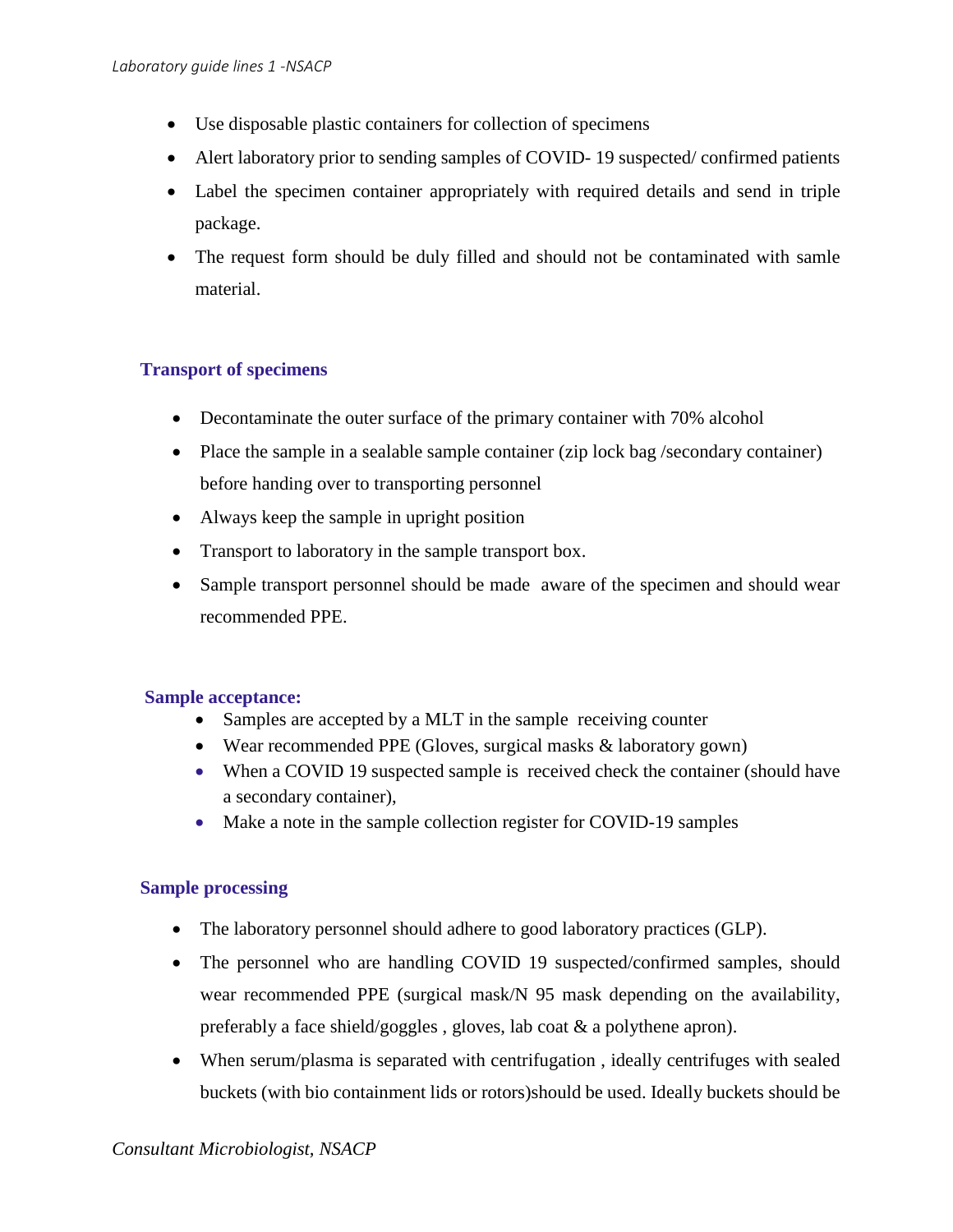loaded and unloaded in a class II biosafety cabinet *(if not wait for 30 minutes after stopping the centrifugation until the aerosols are settled).*

- Other possible aerosol generating procedures (vortexing, aliquoting, pipetting) should be done taking lot of care not to generate aerosols. In the absence of a bio safety cabinet other physical barriers should be used to minimize the risk of exposure to laboratory staff
- Liquid waste drainage should be connected to a closed system. The jar should contain a final concentration of 1% hypochlorite. The liquid waste containers should be autoclaved before disposal. Manual liquid waste disposal systems are not recommended.
- All samples should be made non infectious by autoclaving before disposal.

# Decontamination & Biomedical Waste Disposal

- After specimens are processed, decontaminate work surfaces with 0.1% hypochlorite Contact time is at least 10 minutes. Alcohol (e.g. isopropyl 70%, ethyl alcohol 60%) can be used to wipe down surfaces where the use of bleach is not suitable, e.g. metal.
- Equipment should be disinfected according to manufactures instructions with appropriate disinfectants. 70% alcohol can also be used for equipment surfaces.
- For spillages use 1% hypochlorite. Contact time is at least 10 minutes.

All disposable waste should be autoclaved and incinerated. If incinerator is available within the premises waste could be directly sent for incineration.

| Clinical waste                                                     | Glass waste                     |  |
|--------------------------------------------------------------------|---------------------------------|--|
| Sharps waste                                                       | Paper waste<br>(Uncontaminated) |  |
| General waste<br>(Contaminated<br>paper/plastic and<br>polyethene) | Plastic bottles waste           |  |

# **Segregation of waste according to the national colour code.**

*Consultant Microbiologist, NSACP*